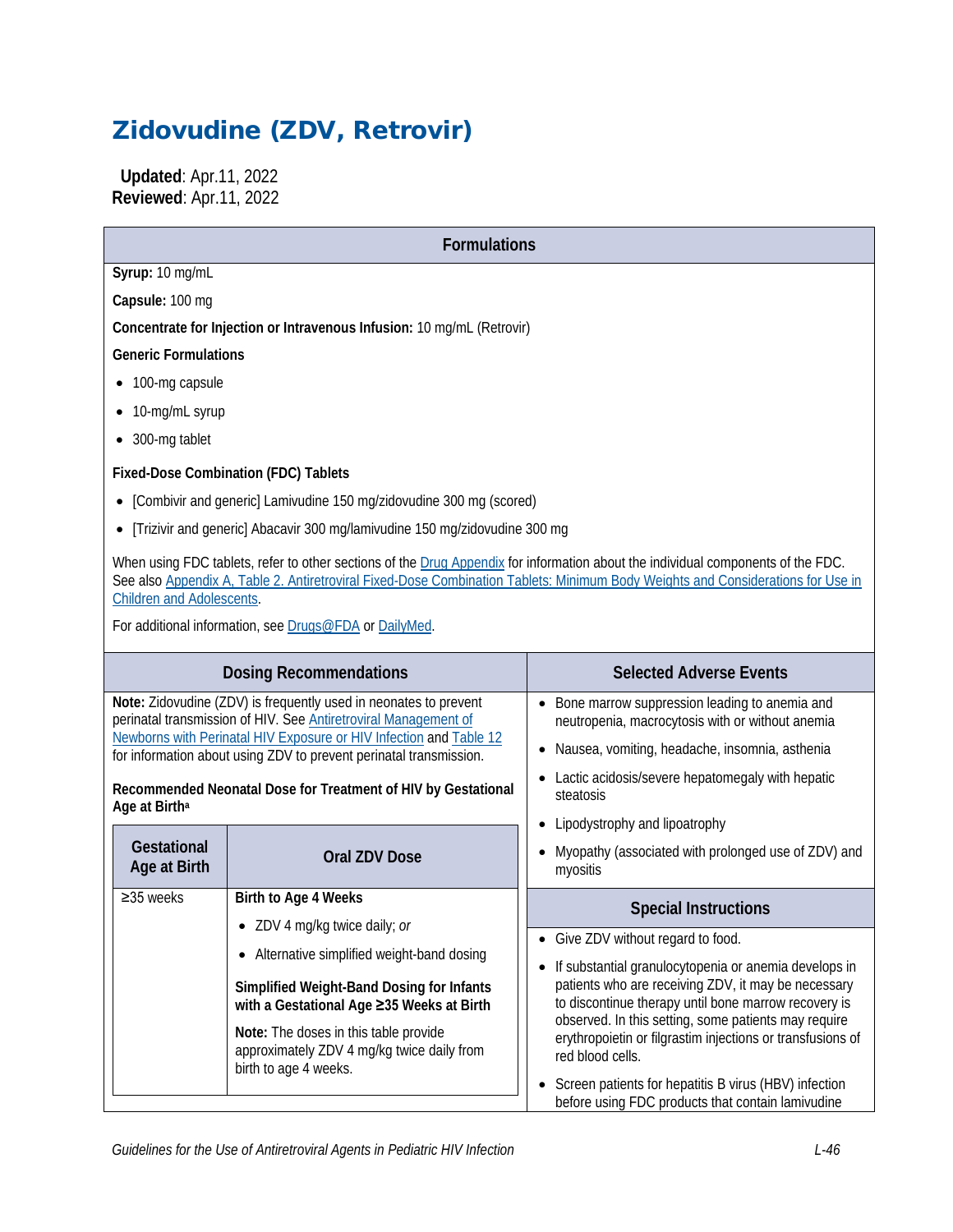|                                                                                                                                                                      | <b>Weight Band</b>            | <b>Twice-Daily Volume</b><br>of ZDV 10 mg/mL<br>Syrup                         | (3TC). Severe acute exacerbation of HBV infection<br>can occur when 3TC is discontinued; therefore,<br>hepatic function should be monitored for several<br>months after patients with HBV infection stop taking                                                     |  |
|----------------------------------------------------------------------------------------------------------------------------------------------------------------------|-------------------------------|-------------------------------------------------------------------------------|---------------------------------------------------------------------------------------------------------------------------------------------------------------------------------------------------------------------------------------------------------------------|--|
|                                                                                                                                                                      | 2 kg to $<$ 3 kg              | 1 mL                                                                          | 3TC.                                                                                                                                                                                                                                                                |  |
|                                                                                                                                                                      | 3 kg to $<$ 4 kg              | $1.5$ mL                                                                      | Metabolism/Elimination                                                                                                                                                                                                                                              |  |
|                                                                                                                                                                      | 4 kg to $<$ 5 kg              | 2 mL                                                                          | ZDV is eliminated primarily by hepatic metabolism.                                                                                                                                                                                                                  |  |
|                                                                                                                                                                      | Aged >4 Weeks                 |                                                                               | The major metabolite is ZDV glucuronide, which is<br>renally excreted.<br>ZDV is phosphorylated intracellularly to active ZDV-<br>triphosphate.<br>Zidovudine Dosing in Patients with Hepatic<br>Impairment<br>• The dose of ZDV may need to be reduced in patients |  |
|                                                                                                                                                                      | • ZDV 12 mg/kg twice daily    |                                                                               |                                                                                                                                                                                                                                                                     |  |
| ≥30 weeks to<br><35 weeks                                                                                                                                            | Birth to Age 2 Weeks          |                                                                               |                                                                                                                                                                                                                                                                     |  |
|                                                                                                                                                                      | • ZDV 2 mg/kg twice daily     |                                                                               |                                                                                                                                                                                                                                                                     |  |
|                                                                                                                                                                      | Aged 2 Weeks to 6 to 8 Weeks  |                                                                               |                                                                                                                                                                                                                                                                     |  |
|                                                                                                                                                                      | • ZDV 3 mg/kg twice daily     |                                                                               | with hepatic impairment.                                                                                                                                                                                                                                            |  |
|                                                                                                                                                                      | Aged >6 Weeks to 8 Weeks      |                                                                               | Do not use FDC products (e.g., Combivir, Trizivir) in<br>patients who have impaired hepatic function.                                                                                                                                                               |  |
|                                                                                                                                                                      | • ZDV 12 mg/kg twice daily    |                                                                               | Zidovudine Dosing in Patients with Renal Impairment                                                                                                                                                                                                                 |  |
| <30 weeks                                                                                                                                                            | Birth to Age 4 Weeks          |                                                                               | • A dose adjustment is required for ZDV in patients with                                                                                                                                                                                                            |  |
|                                                                                                                                                                      | • ZDV 2 mg/kg twice daily     |                                                                               | renal insufficiency.                                                                                                                                                                                                                                                |  |
|                                                                                                                                                                      | Aged 4 Weeks to 8 to 10 Weeks |                                                                               | Do not use FDC products (e.g., Combivir, Trizivir) in<br>$\bullet$<br>patients with creatinine clearance <50 mL/min and                                                                                                                                             |  |
|                                                                                                                                                                      | • ZDV 3 mg/kg twice daily     |                                                                               | patients who are on hemodialysis.                                                                                                                                                                                                                                   |  |
|                                                                                                                                                                      | Aged >8 Weeks to 10 Weeks     |                                                                               |                                                                                                                                                                                                                                                                     |  |
|                                                                                                                                                                      | • ZDV 12 mg/kg twice daily    |                                                                               |                                                                                                                                                                                                                                                                     |  |
| Note: For infants who are unable to tolerate oral agents, the<br>intravenous dose should be 75% of the oral dose, but the dosing<br>interval should remain the same. |                               |                                                                               |                                                                                                                                                                                                                                                                     |  |
| Infant (Aged ≥35 Weeks Post-Conception and ≥4 Weeks Post-<br>Delivery, Weighing ≥4 kg) and Child Dose                                                                |                               |                                                                               |                                                                                                                                                                                                                                                                     |  |
| Weight-Based Dosing for Zidovudine                                                                                                                                   |                               |                                                                               |                                                                                                                                                                                                                                                                     |  |
| Weight                                                                                                                                                               |                               | <b>Twice-Daily Dosing</b>                                                     |                                                                                                                                                                                                                                                                     |  |
| 4 kg to $\lt 9$ kg<br>12 mg/kg                                                                                                                                       |                               |                                                                               |                                                                                                                                                                                                                                                                     |  |
| 9 kg to <30 kg<br>9 mg/kg                                                                                                                                            |                               |                                                                               |                                                                                                                                                                                                                                                                     |  |
| $\geq$ 30 kg<br>300 mg                                                                                                                                               |                               |                                                                               |                                                                                                                                                                                                                                                                     |  |
| Alternative Body Surface Area Dosing                                                                                                                                 |                               |                                                                               |                                                                                                                                                                                                                                                                     |  |
| Oral                                                                                                                                                                 |                               |                                                                               |                                                                                                                                                                                                                                                                     |  |
|                                                                                                                                                                      |                               | • ZDV 180 mg to 240 mg per m <sup>2</sup> of body surface area every 12 hours |                                                                                                                                                                                                                                                                     |  |
|                                                                                                                                                                      |                               |                                                                               |                                                                                                                                                                                                                                                                     |  |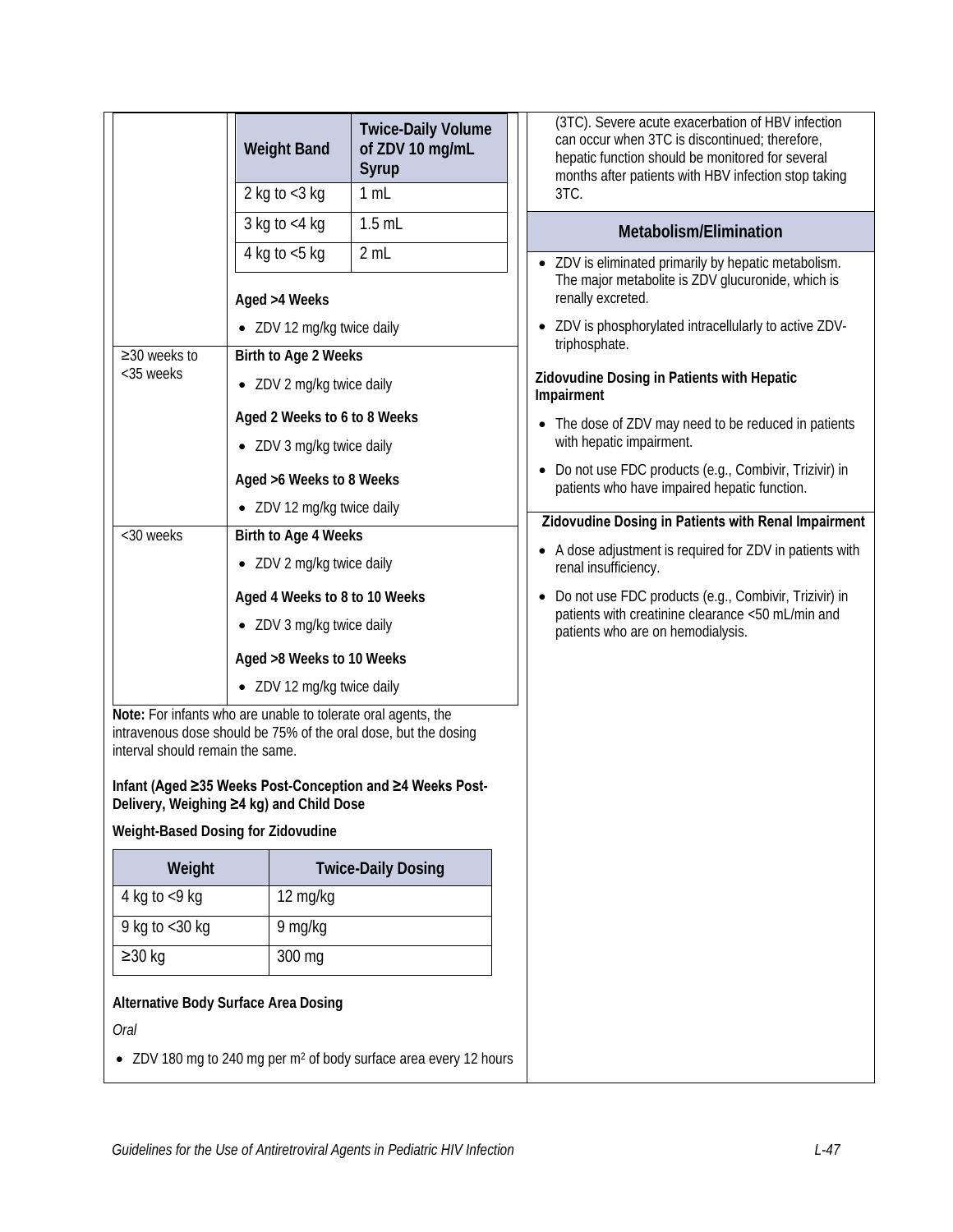| Child and Adolescent (Weighing ≥30 kg) and Adult Dose |  |
|-------------------------------------------------------|--|
| ZDV 300 mg twice daily<br>$\bullet$                   |  |
| [Combivir and Generic] Lamivudine/Zidovudine          |  |
| Child and Adolescent (Weighing ≥30 kg) and Adult Dose |  |
| • One tablet twice daily                              |  |
| [Trizivir and Generic] Abacavir/Lamivudine/Zidovudine |  |
| Child and Adolescent (Weighing ≥30 kg) and Adult Dose |  |
| One tablet twice daily<br>$\bullet$                   |  |

<sup>a</sup> For premature infants who receive an HIV diagnosis, the time to change to the continuation dose varies with post-gestational age and clinical status of the infant.

# **Drug Interactions**

Additional information about drug interactions is available in the [Adult and Adolescent](https://clinicalinfo.hiv.gov/en/guidelines/adult-and-adolescent-arv/whats-new-guidelines)  [Antiretroviral Guidelines](https://clinicalinfo.hiv.gov/en/guidelines/adult-and-adolescent-arv/whats-new-guidelines) and the [HIV Drug Interaction Checker.](http://www.hiv-druginteractions.org/)

- *Bone marrow suppressive/cytotoxic agents, including ganciclovir, valganciclovir, interferon alfa, and ribavirin:* These agents may increase the hematologic toxicity of zidovudine (ZDV).
- *Nucleoside analogues that affect DNA replication:* Nucleoside analogues—such as ribavirin antagonize *in vitro* antiviral activity of ZDV.
- *Doxorubicin:* Simultaneous use of doxorubicin and ZDV **should be avoided.** Doxorubicin may inhibit the phosphorylation of ZDV to its active form.

## **Major Toxicities**

- *More common:* Hematologic toxicity, including neutropenia and anemia, particularly in patients with advanced HIV disease. Headache, malaise, nausea, vomiting, and anorexia. Neutropenia may occur more frequently in infants who are receiving both lamivudine (3TC) and ZDV than in infants who are receiving only ZDV. [1](#page-7-0)
- *Less common (more severe):* Myopathy (associated with prolonged use), myositis, and liver toxicity. Cases of lactic acidosis and severe hepatomegaly with steatosis, including fatal cases, have been reported. Fat maldistribution.
- *Rare:* Possible increased risk of cardiomyopathy.<sup>[2-4](#page-7-1)</sup>

#### **Resistance**

The International Antiviral Society–USA maintains a list of [HIV drug resistance mutations,](https://www.iasusa.org/resources/hiv-drug-resistance-mutations/) and the [Stanford University HIV Drug Resistance Database](https://hivdb.stanford.edu/) offers a discussion of each mutation.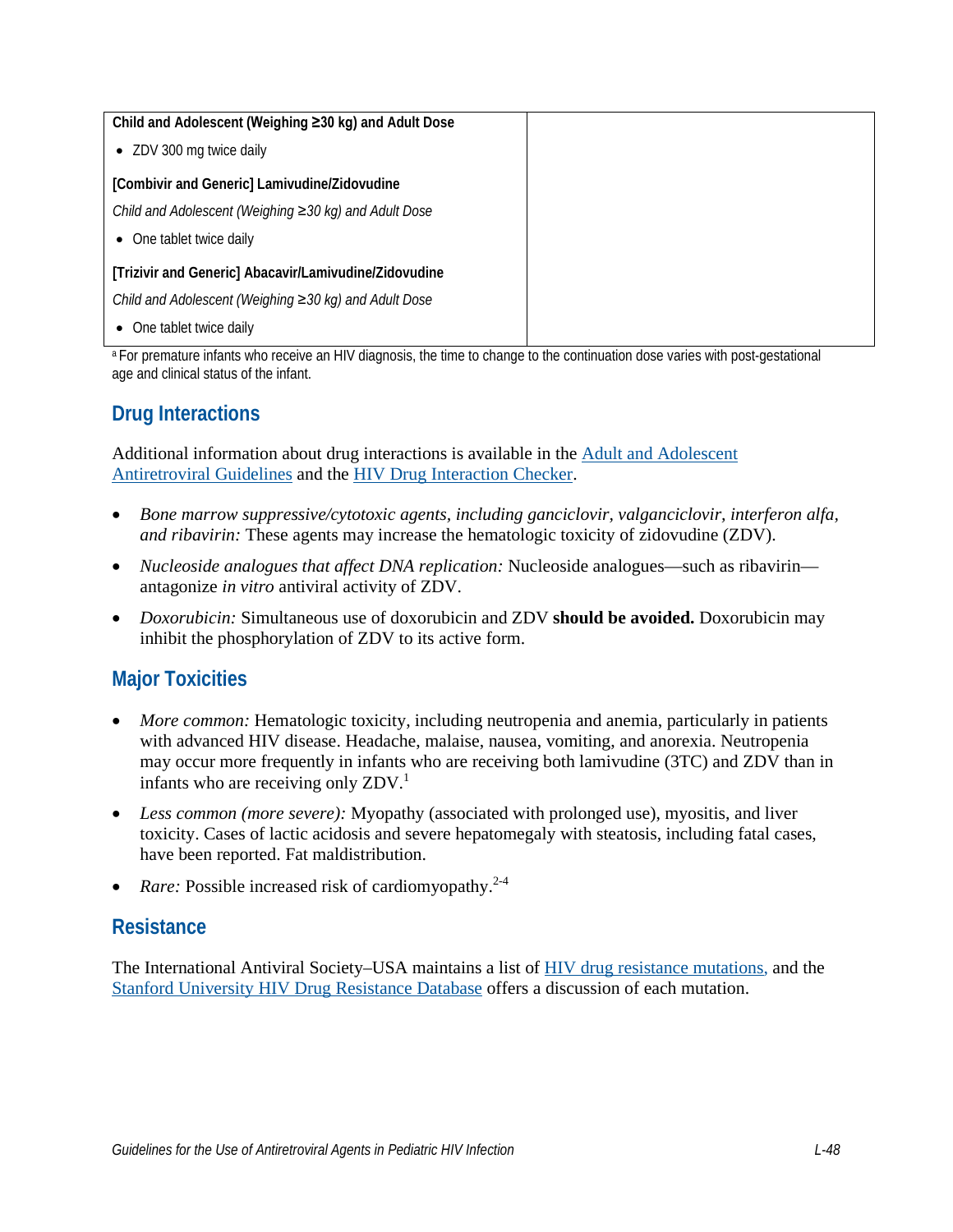#### **Pediatric Use**

#### *Approval*

ZDV is frequently included as a component of the nucleoside reverse transcriptase inhibitor (NRTI) backbone for antiretroviral therapy (ART), and it has been studied in children in combination with other NRTIs, including abacavir (ABC) and 3TC.<sup>5-8</sup> Pediatric experience with ZDV both for treating HIV and for preventing perinatal transmission is extensive. However, the mitochondrial toxicity of ZDV leads many experts to favor the use of ABC or tenofovir alafenamide in cases where the patient's age and the results of viral resistance testing do not restrict the use of these drugs.

## *Efficacy in Clinical Trials*

The combination of ZDV and 3TC has been extensively studied in children and has been a part of antiretroviral (ARV) regimens in many trials. The safety and efficacy of ZDV plus 3TC were compared to the safety and efficacy of ABC plus 3TC and stavudine (d4T) plus 3TC in children aged <5 years in the CHAPAS-3 (Children with HIV in Africa Pharmacokinetics and Adherence of Simple antiretroviral regimens) study. All regimens also included either nevirapine or efavirenz. All the NRTIs had low toxicity and produced good clinical, immunologic, and virologic responses.  $\mathbf{A}$ number of studies have evaluated the efficacy and toxicity of different dual-nucleoside reverse transcriptase inhibitor backbones used as part of combination  $ART$ .<sup>[10-12](#page-7-4)</sup>

#### *Infants with Perinatal HIV Exposure*

The Pediatric AIDS Clinical Trials Group (PACTG) 076 clinical trial<sup>13</sup> demonstrated that administering ZDV to pregnant women and their infants could reduce the risk of perinatal HIV transmission by nearly 70%. See [Antiretroviral Management of Newborns with Perinatal HIV](https://clinicalinfo.hiv.gov/en/guidelines/pediatric-arv/antiretroviral-management-newborns-perinatal-hiv-exposure-or-hiv-infection)  [Exposure or HIV Infection](https://clinicalinfo.hiv.gov/en/guidelines/pediatric-arv/antiretroviral-management-newborns-perinatal-hiv-exposure-or-hiv-infection) for further discussion on using ZDV to prevent perinatal transmission of HIV. A dose of approximately ZDV 4 mg/kg of body weight every 12 hours is recommended for prevention of perinatal HIV transmission in neonates and infants with gestational ages ≥35 weeks. Infants who have been exposed to HIV but who are uninfected should continue on the prophylactic dose for 4 weeks to 6 weeks, depending on their gestational age at time of delivery and the risk assessment for perinatal transmission.

Simplified, alternative weight-band dosing has also been developed, and the rationale for these doses is based on the intracellular metabolism of ZDV (see Pharmacokinetics below). The rate-limiting step in the phosphorylation of ZDV to active ZDV triphosphate is the limited amount of thymidylate kinase. Increasing the dose of ZDV will lead to increased ZDV plasma concentrations and increased intracellular concentrations of ZDV monophosphate, but not ZDV diphosphate or ZDV triphosphate.

In 31 infants who received ZDV to prevent perinatal transmission, levels of intracellular ZDV metabolites were measured after delivery. Plasma ZDV and intracellular ZDV monophosphate decreased by roughly 50% between post-delivery Day 1 and Day 28, whereas ZDV diphosphate and ZDV triphosphate remained low throughout the sampling period.<sup>14</sup> ZDV dose is poorly correlated with the active form of ZDV that is found intracellularly. Because of this, a simplified weight-band dosing approach can be used for the first 4 weeks of life in infants with gestational ages  $\geq$ 35 weeks (see the dosing table above). This approach should simplify the minor dose adjustments that are commonly made based on changes in infant weight during ZDC use in the first 4 weeks of life and will make it easier for caregivers to administer ZDV oral syrup to their infants. The changes in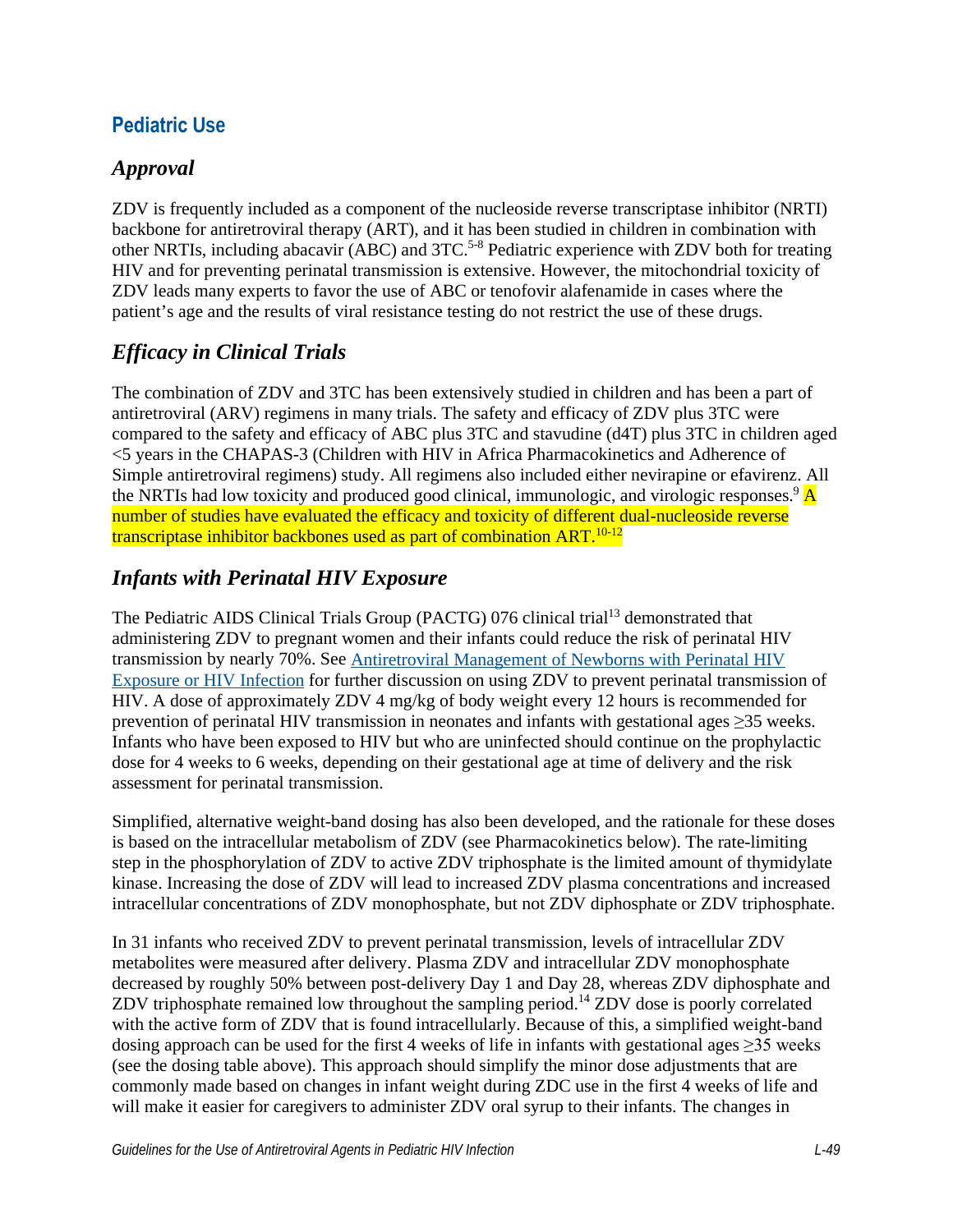weight and the small differences in ZDV dose will have minor effects on the intracellular concentrations of ZDV triphosphate.

#### *Infants with HIV Infection*

The Early Infant Treatment Study in Botswana evaluated the safety and efficacy of initiation of antiretroviral therapy in the first week of life. Forty infants who tested positive for HIV within 96 hours of birth were started on ZDV, 3TC, and nevirapine (NVP) with successful transition to lopinavir/ritonavir (LPV/r) at 2 to 5 weeks after delivery. Early treatment was found to be safe and effective, with most infants achieving and maintaining viral suppression by 24 weeks of age.<sup>15</sup>

For full-term neonates who receive an HIV diagnosis during the first days to weeks of life, the ZDV dose should be increased to the continuation dose at age 4 weeks (see the dosing table above). The activity of the enzymes responsible for glucuronidation is low at birth and increases dramatically during the first 4 to 6 weeks of life in full-term neonates. This increase in metabolizing enzyme activity leads to an increased clearance of plasma ZDV, and the dose of ZDV should be adjusted when ZDV is used to treat HIV after the first 4 weeks in full-term infants.

For premature infants who receive an HIV diagnosis, the time to increase the ZDV dose from the initial dose varies with post-gestational age and the clinical status of the neonate. On the basis of population pharmacokinetic (PK) modeling and simulations and data from studies that have evaluated ZDV PKs in premature infants, the Panel on Antiretroviral Therapy and Medical Management of Children Living with HIV recommends the following:

- For infants with HIV born at  $\geq$ 30 weeks to <35 weeks, switch to a dose of ZDV 12 mg/kg twice daily at a post-gestational age of 6 weeks to 8 weeks.
- For infants born at <30 weeks, switch to ZDV 12 mg/kg twice daily at a post-gestational age of 8 weeks to 10 weeks.<sup>16</sup>

Clinicians should perform a careful clinical assessment of the infant, evaluate hepatic and renal function, and review concomitant medications before increasing the ZDV dose to the dose recommended for full-term infants.

#### **Pharmacokinetics**

ZDV undergoes intracellular metabolism to achieve its active form, ZDV triphosphate. Phosphorylation requires multiple steps: ZDV is phosphorylated by thymidine kinase to ZDV monophosphate, ZDV monophosphate is phosphorylated by thymidylate kinase to ZDV diphosphate, and ZDV diphosphate is phosphorylated by nucleoside diphosphate kinase to ZDV triphosphate. Overall, ZDV PKs in pediatric patients aged >3 months are like those seen in adults. Although the mean half-life of intracellular ZDV triphosphate (9.1 hours) is considerably longer than that of unmetabolized ZDV in plasma (1.5 hours), once-daily ZDV dosing is not recommended because of the low intracellular ZDV triphosphate concentrations seen with 600-mg, once-daily dosing in adolescents.<sup>[17](#page-8-4)</sup> PK studies, such as PACTG 331, demonstrate that dose adjustments are necessary for premature infants because they have reduced clearance of ZDV compared with the clearance observed in term newborns of similar postnatal ages.<sup>6</sup> ZDV has good central nervous system (CNS) penetration (cerebrospinal fluid-to-plasma concentration ratio is 0.68), and ZDV has been used in children with HIV-related CNS disease[.](#page-7-6)<sup>8</sup>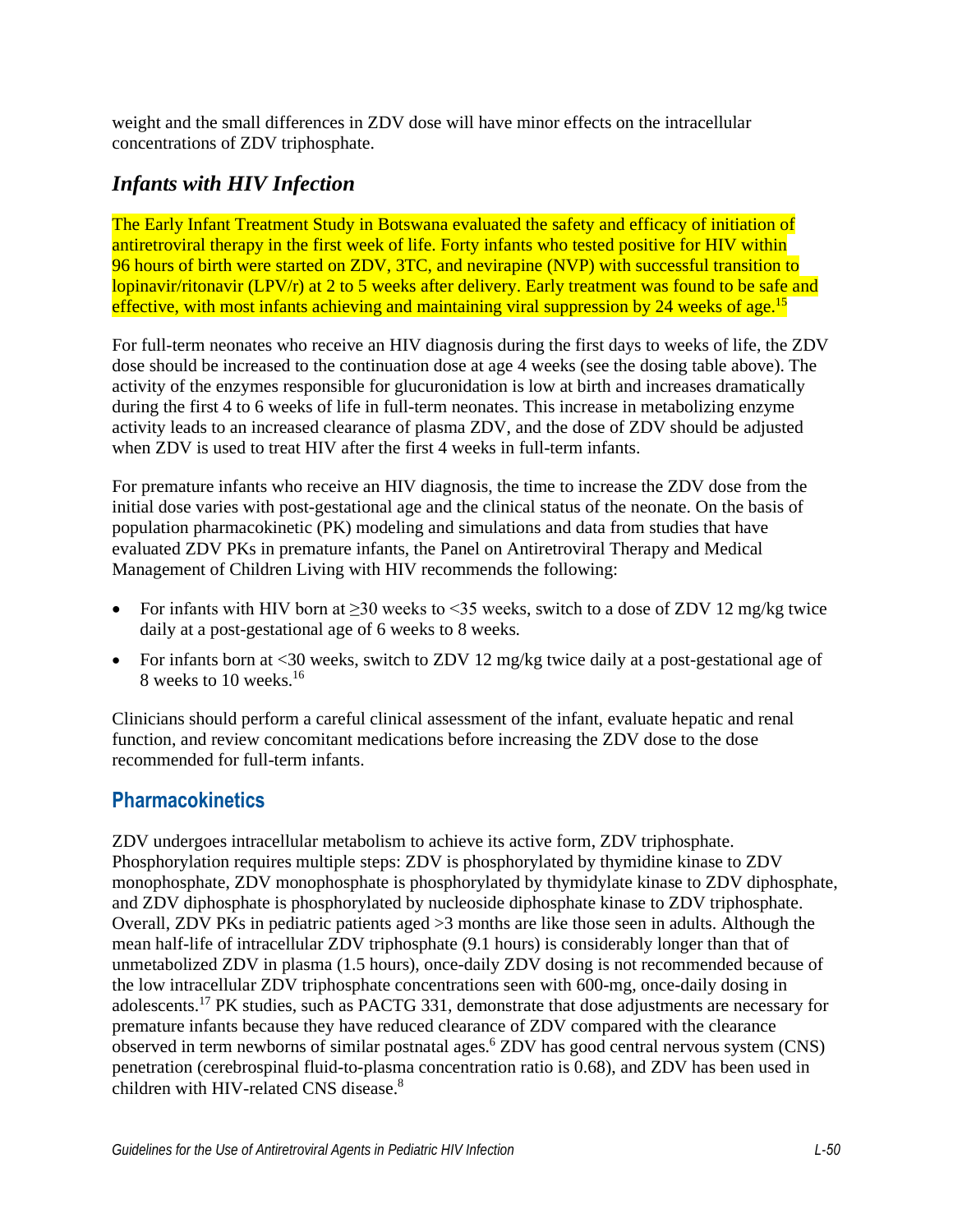PK and safety of ZDV, 3TC, and LPV/r in children living with HIV and severe acute malnutrition (SAM) was studied in International Maternal, Pediatric, Adolescent AIDS Clinical Trials  $(MPAACT)$  P1092.<sup>[18](#page-8-5)</sup> Steady-state PK, safety, and tolerability was compared in children with HIV with and without SAM. Overall safety and tolerability did not differ between the two cohorts and similar area- under-the-curve values for ZDV, 3TC, and LPV/r were observed in these children who were dosed according to World Health Organization weight-band dosing recommendations.<sup>[18](#page-8-5)</sup>

## **Toxicity**

Several studies suggest that the adverse hematologic effects of ZDV may be concentrationdependent, with a higher risk of anemia and neutropenia in patients with higher mean plasma area-under-the-curve values for ZDV.<sup>[5](#page-7-2)[,6,](#page-7-5)[19](#page-8-6)</sup> A significant reduction in the incidence of hematologic toxicity was observed during a retrospective analysis of infants who received a short course of ZDV  $(2 \text{ weeks})$  to prevent perinatal HIV transmission.<sup>20</sup> In this study, 137 infants received ZDV for 2 weeks, and 184 infants received ZDV for >2 weeks; of these infants, 168 (91.3%) received 4 weeks of ZDV prophylaxis. The risk of anemia (defined as a Division of AIDS [DAIDS] severity grade of mild or higher) was significantly lower in the short-course group at both age 1 month  $(P < 0.001)$  and age 3 months  $(P < 0.001)$ .<sup>20</sup> Some national guidelines, including those from Germany/Austria and Great Britain, recommend a minimum of 2 weeks of post-exposure prophylaxis in infants at low risk or very low risk of HIV transmission.<sup>21</sup> Current U.S. guidelines recommend 4 weeks of prophylaxis for infants at low risk of HIV transmission. For infants who develop significant anemia while receiving ZDV for prevention of perinatal HIV transmission, early discontinuation may be considered for infants who are determined to be at a low risk of transmission after expert consultation. A recent study conducted in Thailand evaluated the safety of triple antiretroviral neonatal presumptive therapy with ZDV/3TC/nevirapine for 6 weeks in infants at high risk of acquisition of HIV compared with 4 weeks of monotherapy with ZDV in infants considered at low risk. No significant differences were observed in the incidence of neutropenia, hepatoxicity, or severe anemia between the triple antiretroviral and the ZDV monotherapy groups.<sup>22</sup>

Incidence of hematological toxicity was investigated in the ARROW study, which randomized ARTnaive Ugandan and Zimbabwean children to receive either ZDV-containing regimens or ABCcontaining regimens. The incidence of severe anemia was similar regardless of ZDV use, and this finding suggests that advanced HIV disease contributed to low hemoglobin values. ZDV use was associated with severe neutropenia in a small number of children.<sup>23</sup> In a retrospective study conducted in Ethiopia, an evaluation of predictors of anemia among children on  $ART<sup>24</sup>$  $ART<sup>24</sup>$  $ART<sup>24</sup>$  was conducted for the time period of 2007 to 2017. Study participants receiving ZDV-containing regimens were four times more likely to develop anemia than those children receiving ABCcontaining regimens. Other predictors of anemia in addition to ZDV in this patient population included tuberculosis, severe immunosuppression, and undernutrition.

ZDV is associated with greater mitochondrial toxicity than ABC and tenofovir disoproxil fumarate, but it is associated with less mitochondrial toxicity than  $d4T$ <sup>25[,26](#page-9-3)</sup>

Although the incidence of cardiomyopathy associated with perinatal HIV infection has decreased dramatically since the use of ART became routine, the use of a regimen that contains ZDV may increase the risk.<sup>2,[4](#page-7-7)</sup> Analysis of data from a U.S.-based, multicenter, prospective cohort study (PACTG 219/219C) found that ongoing ZDV exposure was independently associated with a higher rate of cardiomyopathy.<sup>2</sup> As part of the Pediatric HIV/AIDS Cohort Study (PHACS)/Adolescent Master Protocol (AMP) study, echocardiogram measurements were collected between 2008 and 2010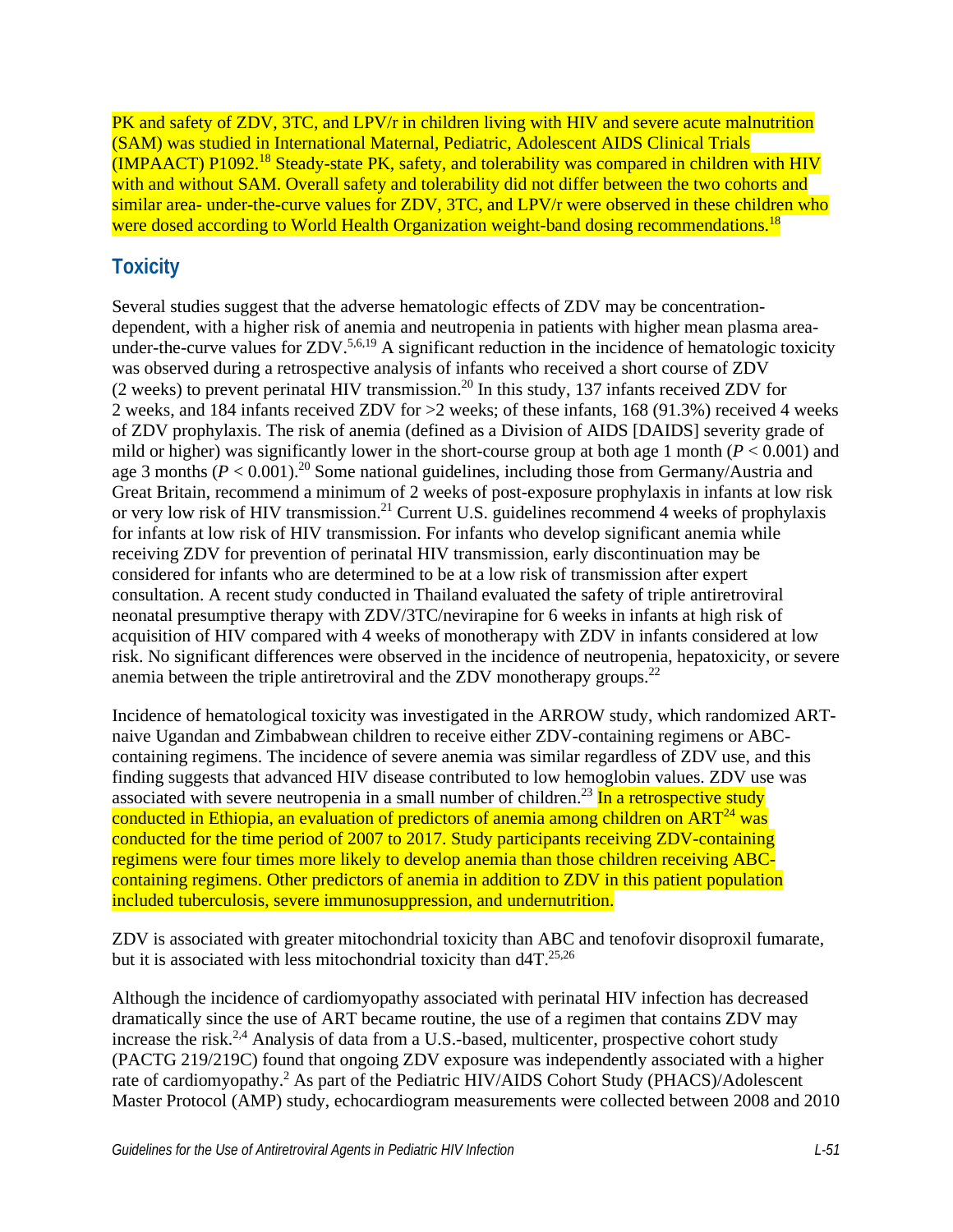in 325 youth aged 7 to 16 years with perinatally acquired HIV infection. An association between ZDV use and increased end-systolic wall stress was observed in this study. The investigators speculate that alterations in cardiac structure in these children could progress to symptomatic cardiomyopathy later in life.<sup>[3](#page-7-8)</sup> A large cohort study to evaluate the prevalence of cardiac dysfunction in children and young adults <26 years of age was conducted in Kenya.<sup>4</sup> Approximately 28% of participants were found to have evidence of early cardiac dysfunction. Left ventricular ejection fraction negatively correlated with prior ZDV exposure, detectable HIV RNA, and elevated interleukin-6 concentrations.[4](#page-7-7)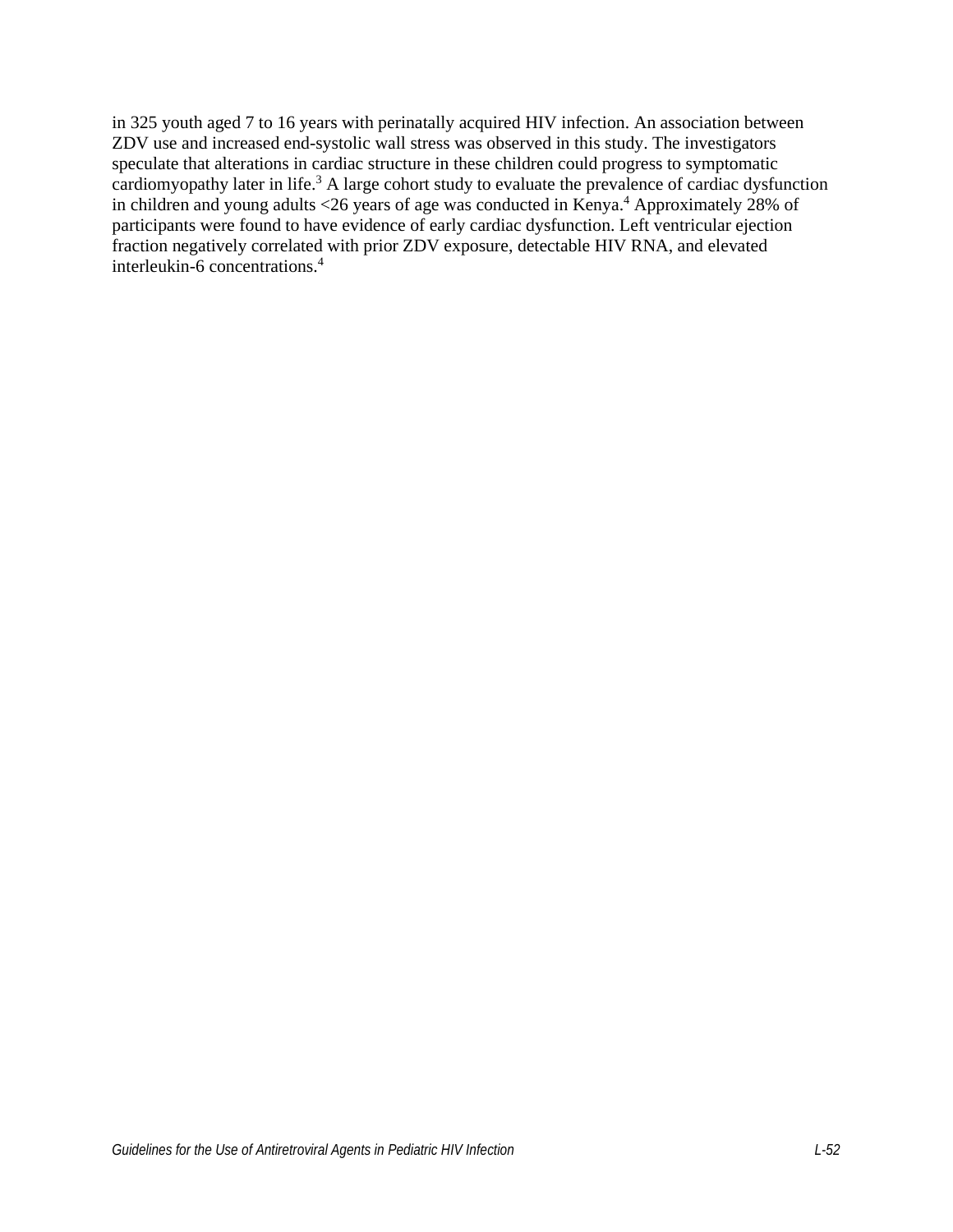#### **References**

- <span id="page-7-0"></span>1. Nielsen-Saines K, Watts DH, Veloso VG, et al. Three postpartum antiretroviral regimens to prevent intrapartum HIV infection. *N Engl J Med*. 2012;366(25):2368-2379. Available at: [http://www.ncbi.nlm.nih.gov/pubmed/22716975.](http://www.ncbi.nlm.nih.gov/pubmed/22716975)
- <span id="page-7-1"></span>2. Patel K, Van Dyke RB, Mittleman MA, et al. The impact of HAART on cardiomyopathy among children and adolescents perinatally infected with HIV-1. *AIDS*. 2012;26(16):2027- 2037. Available at: [http://www.ncbi.nlm.nih.gov/pubmed/22781228.](http://www.ncbi.nlm.nih.gov/pubmed/22781228)
- <span id="page-7-8"></span>3. Williams PL, Correia K, Karalius B, et al. Cardiac status of perinatally HIV-infected children: assessing combination antiretroviral regimens in observational studies. *AIDS*. 2018;32(16):2337-2346. Available at: [https://www.ncbi.nlm.nih.gov/pubmed/30102660.](https://www.ncbi.nlm.nih.gov/pubmed/30102660)
- <span id="page-7-7"></span>4. McCrary AW, Nyandiko WM, Ellis AM, et al. Early cardiac dysfunction in children and young adults with perinatally acquired HIV. *AIDS*. 2020;34(4):539-548. Available at: [https://www.ncbi.nlm.nih.gov/pubmed/31794518.](https://www.ncbi.nlm.nih.gov/pubmed/31794518)
- <span id="page-7-2"></span>5. Balis FM, Pizzo PA, Murphy RF, et al. The pharmacokinetics of zidovudine administered by continuous infusion in children. *Ann Intern Med*. 1989;110(4):279-285. Available at: [http://www.ncbi.nlm.nih.gov/pubmed/2643914.](http://www.ncbi.nlm.nih.gov/pubmed/2643914)
- <span id="page-7-5"></span>6. Capparelli EV, Mirochnick M, Dankner WM, et al. Pharmacokinetics and tolerance of zidovudine in preterm infants. *J Pediatr*. 2003;142(1):47-52. Available at: [http://www.ncbi.nlm.nih.gov/pubmed/12520254.](http://www.ncbi.nlm.nih.gov/pubmed/12520254)
- 7. McKinney RE, Jr., Maha MA, Connor EM, et al. A multicenter trial of oral zidovudine in children with advanced human immunodeficiency virus disease. The Protocol 043 Study Group. *N Engl J Med*. 1991;324(15):1018-1025. Available at: [http://www.ncbi.nlm.nih.gov/pubmed/1672443.](http://www.ncbi.nlm.nih.gov/pubmed/1672443)
- <span id="page-7-6"></span>8. Pizzo PA, Eddy J, Falloon J, et al. Effect of continuous intravenous infusion of zidovudine (AZT) in children with symptomatic HIV infection. *N Engl J Med*. 1988;319(14):889-896. Available at: [http://www.ncbi.nlm.nih.gov/pubmed/3166511.](http://www.ncbi.nlm.nih.gov/pubmed/3166511)
- <span id="page-7-3"></span>9. Mulenga V, Musiime V, Kekitiinwa A, et al. Abacavir, zidovudine, or stavudine as paediatric tablets for African HIV-infected children (CHAPAS-3): an open-label, parallel-group, randomised controlled trial. *Lancet Infect Dis*. 2016;16(2):169-179. Available at: [http://www.ncbi.nlm.nih.gov/pubmed/26481928.](http://www.ncbi.nlm.nih.gov/pubmed/26481928)
- <span id="page-7-4"></span>10. Paediatric European Network for Treatment of AIDS. Comparison of dual nucleosideanalogue reverse-transcriptase inhibitor regimens with and without nelfinavir in children with HIV-1 who have not previously been treated: the PENTA 5 randomised trial. *Lancet*. 2002;359(9308):733-740. Available at: [https://www.ncbi.nlm.nih.gov/pubmed/11888583.](https://www.ncbi.nlm.nih.gov/pubmed/11888583)
- 11. Green H, Gibb DM, Walker AS, et al. Lamivudine/abacavir maintains virological superiority over zidovudine/lamivudine and zidovudine/abacavir beyond 5 years in children. *AIDS*. 2007;21(8):947-955. Available at: [http://www.ncbi.nlm.nih.gov/pubmed/17457088.](http://www.ncbi.nlm.nih.gov/pubmed/17457088)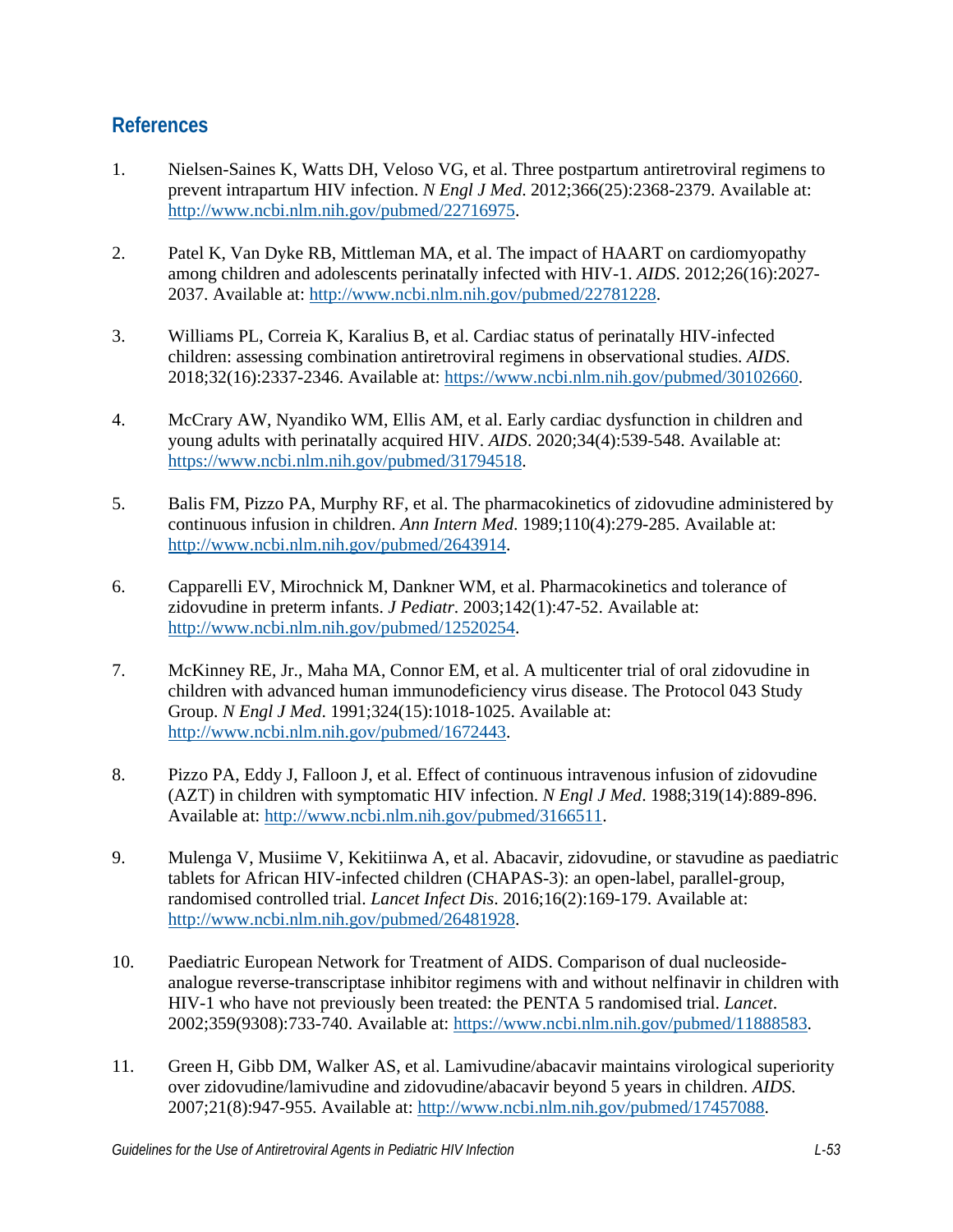- 12. Mega TA, Usamo FB, Negera GZ. Immunologic response of HIV-infected children to different regimens of antiretroviral therapy: a retrospective observational study. *AIDS Res Treat*. 2020;2020:6415432. Available at: [https://www.ncbi.nlm.nih.gov/pubmed/32855823.](https://www.ncbi.nlm.nih.gov/pubmed/32855823)
- <span id="page-8-0"></span>13. Connor EM, Sperling RS, Gelber R, et al. Reduction of maternal-infant transmission of human immunodeficiency virus type 1 with zidovudine treatment. Pediatric AIDS Clinical Trials Group Protocol 076 Study Group. *N Engl J Med*. 1994;331(18):1173-1180. Available at: [https://www.ncbi.nlm.nih.gov/pubmed/7935654.](https://www.ncbi.nlm.nih.gov/pubmed/7935654)
- <span id="page-8-1"></span>14. Kinai E, Kato S, Hosokawa S, et al. High plasma concentrations of zidovudine (AZT) do not parallel intracellular concentrations of AZT-triphosphates in infants during prevention of mother-to-child HIV-1 transmission. *J Acquir Immune Defic Syndr*. 2016;72(3):246-253. Available at: [https://www.ncbi.nlm.nih.gov/pubmed/26859826.](https://www.ncbi.nlm.nih.gov/pubmed/26859826)
- <span id="page-8-2"></span>15. Maswabi K, Ajibola G, Bennett K, et al. Safety and efficacy of starting antiretroviral therapy in the first week of life. *Clin Infect Dis*. 2021;72(3):388-393. Available at: [https://www.ncbi.nlm.nih.gov/pubmed/31927562.](https://www.ncbi.nlm.nih.gov/pubmed/31927562)
- <span id="page-8-3"></span>16. Capparelli EV, Englund JA, Connor JD, et al. Population pharmacokinetics and pharmacodynamics of zidovudine in HIV-infected infants and children. *J Clin Pharmacol*. 2003;43(2):133-140. Available at: [http://www.ncbi.nlm.nih.gov/pubmed/12616665.](http://www.ncbi.nlm.nih.gov/pubmed/12616665)
- <span id="page-8-4"></span>17. Flynn PM, Rodman J, Lindsey JC, et al. Intracellular pharmacokinetics of once versus twice daily zidovudine and lamivudine in adolescents. *Antimicrob Agents Chemother*. 2007;51(10):3516-3522. Available at: [http://www.ncbi.nlm.nih.gov/pubmed/17664328.](http://www.ncbi.nlm.nih.gov/pubmed/17664328)
- <span id="page-8-5"></span>18. Owor M, Tierney C, Ziemba L, et al. Pharmacokinetics and safety of zidovudine, lamivudine, and lopinavir/ritonavir in HIV-infected children with severe acute malnutrition in sub-Saharan Africa: IMPAACT Protocol P1092. *Pediatr Infect Dis J*. 2021;40(5):446-452. Available at: [https://www.ncbi.nlm.nih.gov/pubmed/33464021.](https://www.ncbi.nlm.nih.gov/pubmed/33464021)
- <span id="page-8-6"></span>19. Fillekes Q, Kendall L, Kitaka S, et al. Pharmacokinetics of zidovudine dosed twice daily according to World Health Organization weight bands in Ugandan HIV-infected children. *Pediatr Infect Dis J*. 2014;33(5):495-498. Available at: [http://www.ncbi.nlm.nih.gov/pubmed/24736440.](http://www.ncbi.nlm.nih.gov/pubmed/24736440)
- <span id="page-8-7"></span>20. Nguyen TTT, Kobbe R, Schulze-Sturm U, et al. Reducing hematologic toxicity with short course postexposure prophylaxis with zidovudine for HIV-1 exposed infants with low transmission risk. *Pediatr Infect Dis J*. 2019;38(7):727-730. Available at: [https://www.ncbi.nlm.nih.gov/pubmed/31033907.](https://www.ncbi.nlm.nih.gov/pubmed/31033907)
- <span id="page-8-8"></span>21. British HIV Association. British HIV Association guidelines for the management of HIV in pregnancy and postpartum 2018 (2020 third interim update). 2020. Available at: [https://www.bhiva.org/file/5f1aab1ab9aba/BHIVA-Pregnancy-guidelines-2020-3rd-interim](https://www.bhiva.org/file/5f1aab1ab9aba/BHIVA-Pregnancy-guidelines-2020-3rd-interim-update.pdf)[update.pdf.](https://www.bhiva.org/file/5f1aab1ab9aba/BHIVA-Pregnancy-guidelines-2020-3rd-interim-update.pdf)
- <span id="page-8-9"></span>22. Anugulruengkitt S, Suntarattiwong P, Ounchanum P, et al. Safety of 6-week neonatal triplecombination antiretroviral postexposure prophylaxis in high-risk HIV-exposed infants.